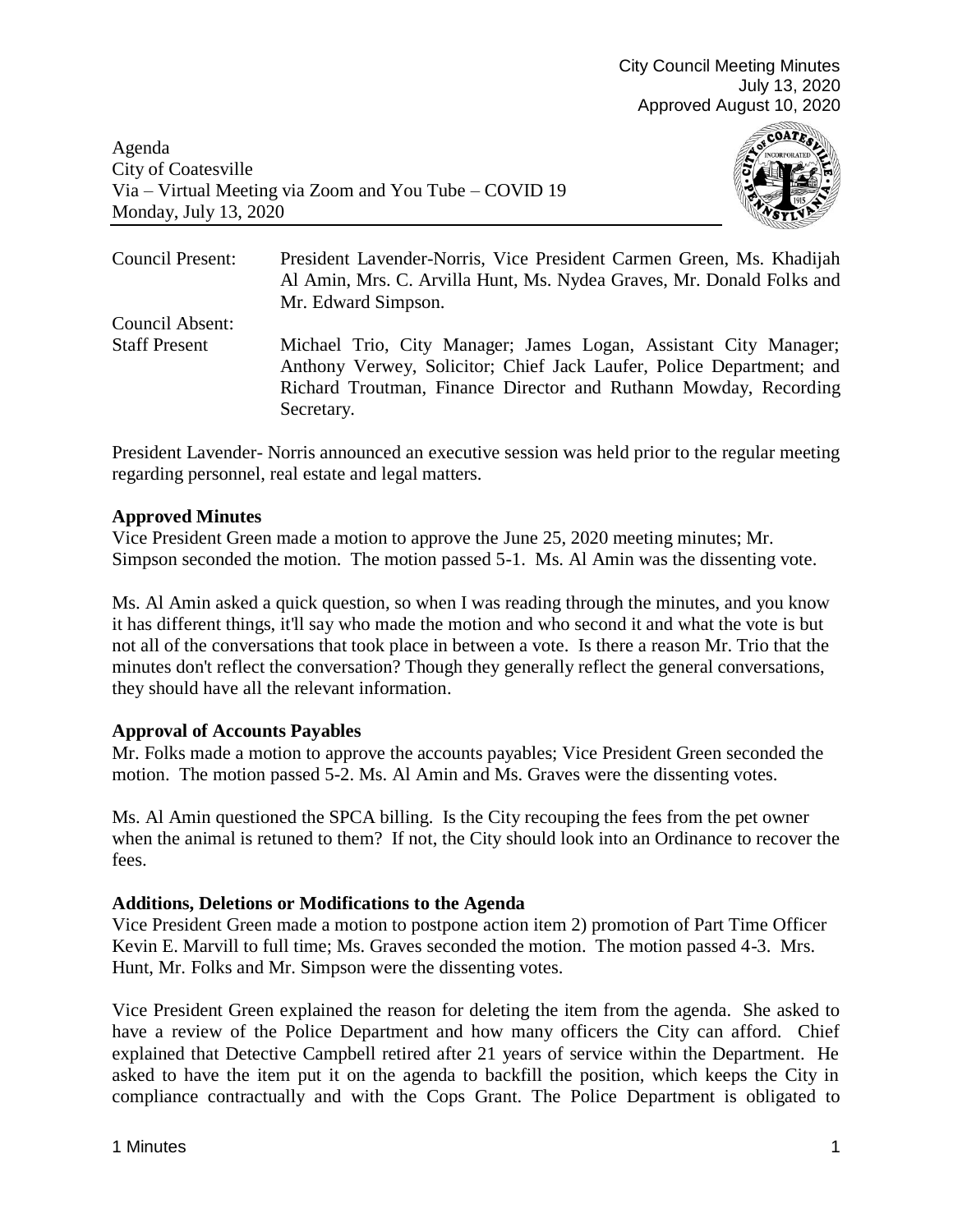maintain current staffing levels for the life of the grant. Vice President Green asked for the information to review. Budget time is coming up, and there will be serious talks about the budget, not just the Police but every budget at City Hall. We do not want to add someone prematurely to the Department, and we can't afford it because that's where we are. There should be discussion and information regarding the compliance requirements that should be provided to the Council. Council would like to set up a meeting with the Chief to go over the budget and the amount of police officers and what is required to keep in compliance. After the meeting, the item can be placed back on the agenda.

### **Presentations**

There were no presentations at this time.

### **Citizens Hearings – Regular Action Items Only (3 Minutes)**

President Lavender-Norris announced there were no questions. Ms. Al Amin asked how residents could ask questions on regular action items or non-agenda items. Some folks do not understand how to do it. Mr. Trio explained the policy/practice is we receive a request for information from a citizen, constituent, or stakeholder, and we would present it to Council at this time. If they make their questions known before the meeting so they can get an answer in realtime or Council will answer as soon as possible. Mr. Verwey explained that the way the statute is written to allow for these remote meetings was that public comment could be made via email or via written correspondence to the City received before the part of the meeting itself. The correspondence could be read when the president refers to Mr. Trio if they are in his possession. Mr. Trio would read those comments/questions to Council as though they were present to make those comments on the agenda items or afterward regarding matters of general interest. Then counseled out the opportunity during council comment to respond if they so desire to or respond offline or Mr. Trio could respond thereafter any message that is received after the meeting. I would say by midnight was sent during the meeting. It would have to be responded to offline if it's not made available before the public comment periods. So if the agenda is posted early enough online, they would be able to see the agenda to make comments prior to the meeting. agenda items.

### **Regular Action Items**

1. Receive and consider First Reading an Ordinance 1536-2020 amending Chapter 108, Fees of the General Laws if the City of Coatesville, Pennsylvania, by deleting it in its entirety and replacing it with language permitting the setting of fees by Resolution. Mrs. Hunt made a motion to approve First Reading an Ordinance 1536-2020 amending Chapter 108, Fees of the General Laws if the City of Coatesville, Pennsylvania, by deleting it in its entirety and replacing it with language permitting the setting of fees by Resolution; Vice President Green seconded the motion. The Motion passed 7-0.

Mr. Verwey explained the Ordinance is to provide an update system for our fee schedule. There are issues with the consistency and the location of various fees in the Ordinance; this consolidates the fees into one amendment which will be adopted into the actual code. They will be updated to cover the current conditions for various things like codes, land developments, various permits, rentals licenses, peddling, plumbing, heating, electrical, any public works fees. The fees are currently set by an Ordinance which requires two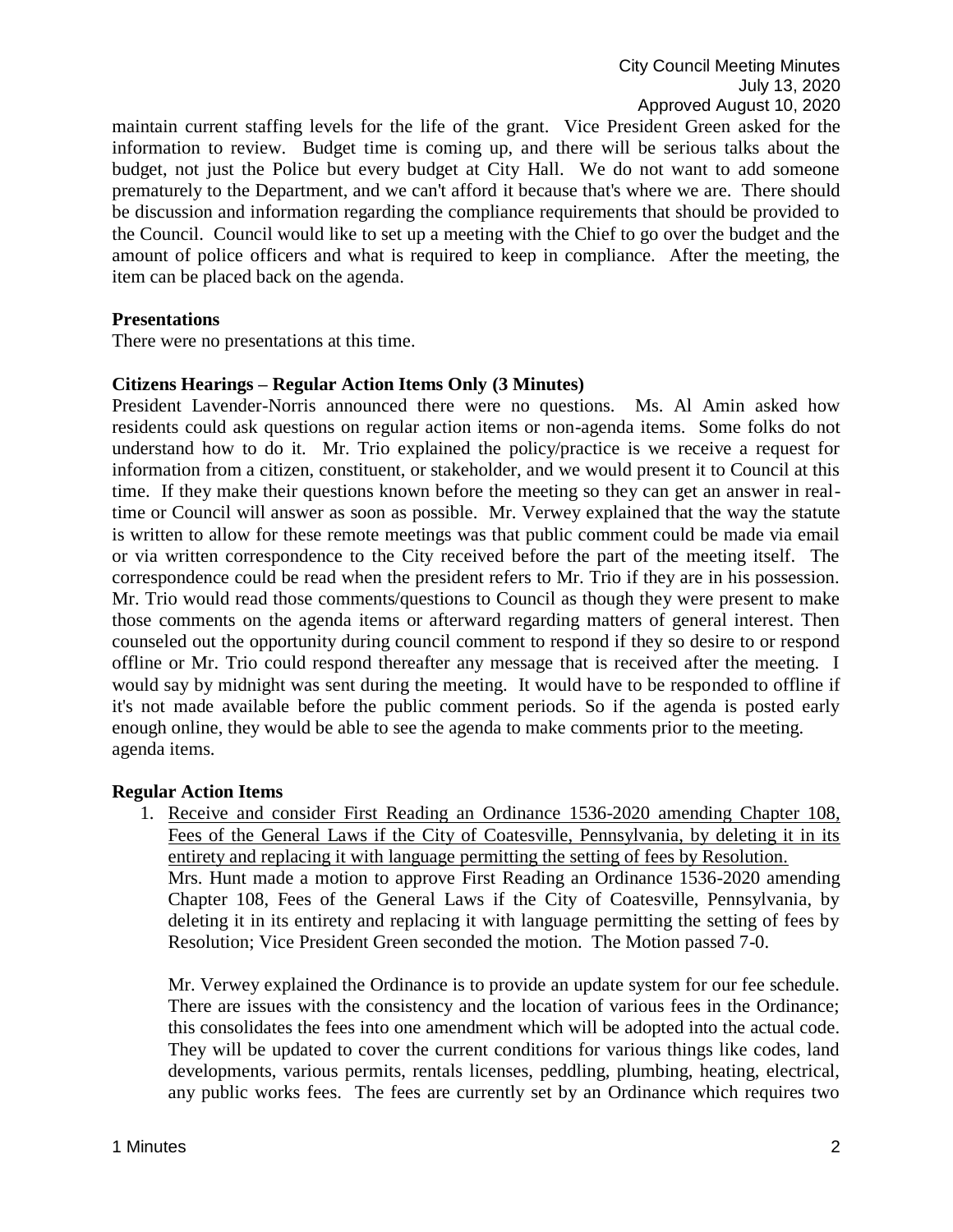readings. This Ordinance authorizes the City to now set those fees by Resolution. The fees will be published and available online so citizens or whoever's coming in to do work can simply go on the website hit a link button and have all the fees right in front of them.

Ms. Al Amin made a motion to close action items; Vice President Green seconded the motion. The motion passed 7-0.

#### **Discussion Items**

1. Meeting Minutes

Ms. Al Amin asked if there is a lot of discussion on an item; the minutes should reflect there was discussion even if condensed. I don't think the meeting minutes should reflect no comments or no discussion at all. If there's a full-fledged discussion that the meeting minutes should reflect that there was a full-fledged discussion. It's not somebody deciding what's relevant and not relevant but if there's a whole discussion on a particular subject. It should be reflected in the meetings that there was a conversation on the matter not just who made the motion and who seconded then what the vote was, you know as far as passing or failing. If you go back to review past minutes and look for discussion on an item and there is no reflection that there was even a discussion on a particular subject. Either minutes should be completely verbatim or summarized. A brief summary or reflection of the discussion would be acceptable. Ms. Al Amin asked Mr. Trio to have a summary of discussion from the last meeting added to the minutes from additions, deletions and modifications. Mr. Trio stated the corrections would be made and submitted for approval at the next meeting.

2. Equality Protocol

Vice President Green stated the current Proclamation could be amended just a little bit. The Proclamation signed by all of us. The statement in the Proclamation whereas of the City of Coatesville does apply a standard practice in fair treatment towards every individual regardless of democratic or demographic characteristics or background, that part should be a little bit clearer. It should be a little bit clearer inclusive of disabilities, race, national origin, religion, sexual preference. Ms. Graves asked if there is any way within our code to make that include like medical treatment to that, you can't be discriminated in the City of Coatesville for medical treatment, you can't discriminate against disabled folks but also in it's criminal like our doctors that are within our city. They can't discriminate because of any of those things like gender or sexual orientation, discriminate against you no medical treatment since our Supreme Court doesn't reflect that. President Lavender-Norris explained that is beyond us as Council. Vice President Green asked for Mr. Verwey to please clarify it a little bit more less that whereas and just a little bit more inclusive of disabilities, race, national origin, sexual preference, gender, religion.

### **Reports**

1. Solicitor

Mr. Verwey announced he:

- worked on some tax issues with director of finance
- worked on some ordinance provisions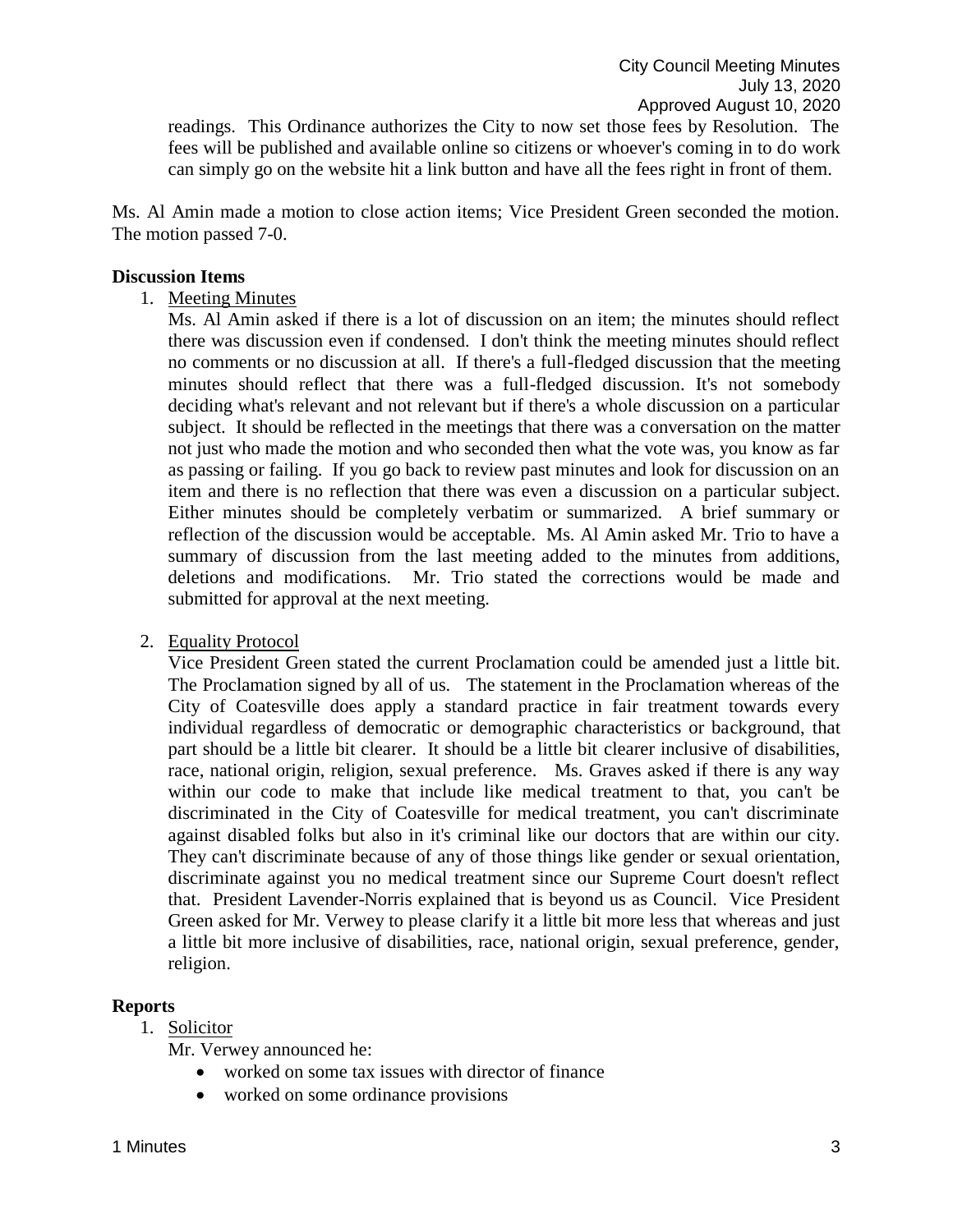- worked on an address some personnel issues
- worked on real estate matters on behalf of the city

# 2. City Manager

Mr. Trio announced;

- City Emergency Proclamations expired June 23, 2020
- Five-year plan completed and transmitted to City Council
- As of today, Chesco GIS Map, 133 cases confirmed with 1 recorded death confirmed by Health Department
- Continue to follow up to date PPE Mask State of PA Directives
- Next Council meeting will be August 10, 2020 at 7:30 via YouTube feed
- Police Department no major incidents reported
- Fire Department 1 accident and 15 fire calls.
- First and Lincoln Highway
	- o Continuation of the construction work by MECO continues to be delayed/impacted by PECO outages and other repairs.
- Gateway Project
	- o Next site meeting July 23,2020
	- o Designs have been submitted to Cedarville for the elevation and curb impact. Additional safety barrier and bollards included
- Train Station
	- $\circ$  PennDOT still working on projection for 4<sup>th</sup> quarter bidding
- Parking Garage
	- $\circ$  Working with design engineer Pennoni to address high level operations and Maintenance Plan for post construction
- VPP Grant
	- o Grant award 25k from Chester County Planning Commission to develop an update to the City Zoning Ordinance
	- o Review of Ordinance sections by solicitor and staff underway/ Schedule of meetings and steering committee. TBD
- Zoning Hearing Board
	- o Meeting held on
		- $\blacksquare$  711 & 723 Merchant awaiting decision and order form Solicitor
		- 220 East Chestnut Objected due t parking impact. Written decision to be provided
		- 658 East Chestnut continued
- Public Works
	- o Assigned tree/landscaping maintenance on Stirling Avenue and Hope Avenue expected to be underway
- 3. Assistant City Manager

Mr. Logan wished everyone a good evening.

- We will follow guidelines under the GREEN Status
- Residents should remain vigilant in practicing social distancing, wearing masks.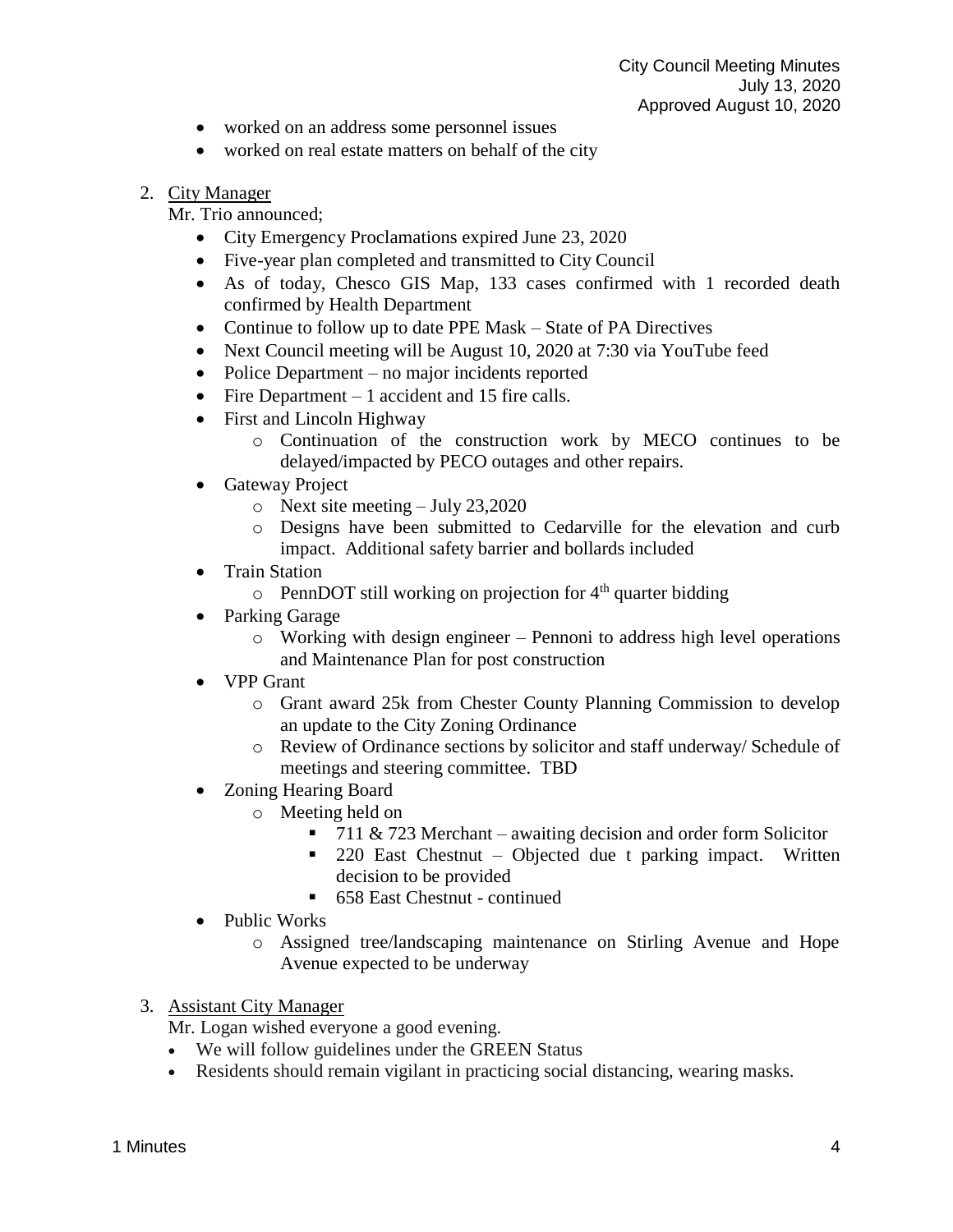- The City of Coatesville is one of the communities that has a very high rate because of our diversity here.
- We have to take care of one another for those of you who are still around wearing masks. I know it may be an inconvenience for you, but thinking of your loved ones that your going home to, think about them and not make it so much about you.
- I suffer from breathing disorders and i wear a mask. I scares me sometimes but i have to do it becasue it keeps me safe and hopefully it keeps other safe.
- Recent Protest: The City has had several protest and a recent march in recognition of BLM, police reform, and community change. We are pleased that demonstrators and resident protestors have conducted peaceful rallies in the spirit of community unity.
- We encourage these rallies, we think it's important for people to speak out and what that does is it just tells us how the spirit really exists. For those of you who are out there five days, six days, seven days a week, we encourage you, we encourage you to be peaceful and and we want you all to know that we keep our eyes on you by way of our police department and some of our residents who are just out there watching it making sure that you are safe as well, so thank you.
- Covid 19, many of you know that one of our testing locations is Gordon Elementary. The hours have been extended but the days decreased. right now they're looking at Tuesdays and Thursdays from 12:30 to 5:30. The schedule is subject to change week-to- week right now.
- CASD: Dr. Rick Dunlap shared with me that the district is still developing a plan around the COVID pandemic. He notes that every day presents a new set of guidelines and requirements whether it is from the PDE, the CDC, and Chester County Health Department. More information will be shared with the public on July 28 at their next Board meeting. According to Dr. Dunlap, the district is taking every precaution to ensure the health and safety with social distancing rules, cleaning, screening, and reporting of/for/on COVID-19.
- I have invited Dr. Rick Dunlap and the new Superintendent Mr. Tomas Hanna to attend our August 10 council meeting for brief introductions.
- Gordon Elementary, the auxiliary school district is also continuing with their lunch program.
- Dr. Dunlap stated Coatesville Area School District is still developing a plan around the pandemic, working through the guidelines and requirements, every precaution to ensure health and safety.
- Business and Community Development
	- Completed week three of our partnership Start-up business training with Kutztown University.
	- Kutztown University will lead the program over the next six weeks. Our attendance is over 30 participants.
	- On July 8th, met with Representative Chrissy Houlahan, her staff and four local Coatesville entrepreneurs to discuss business opportunities in Coatesville and the Representatives role as she leads the Small Business Committee.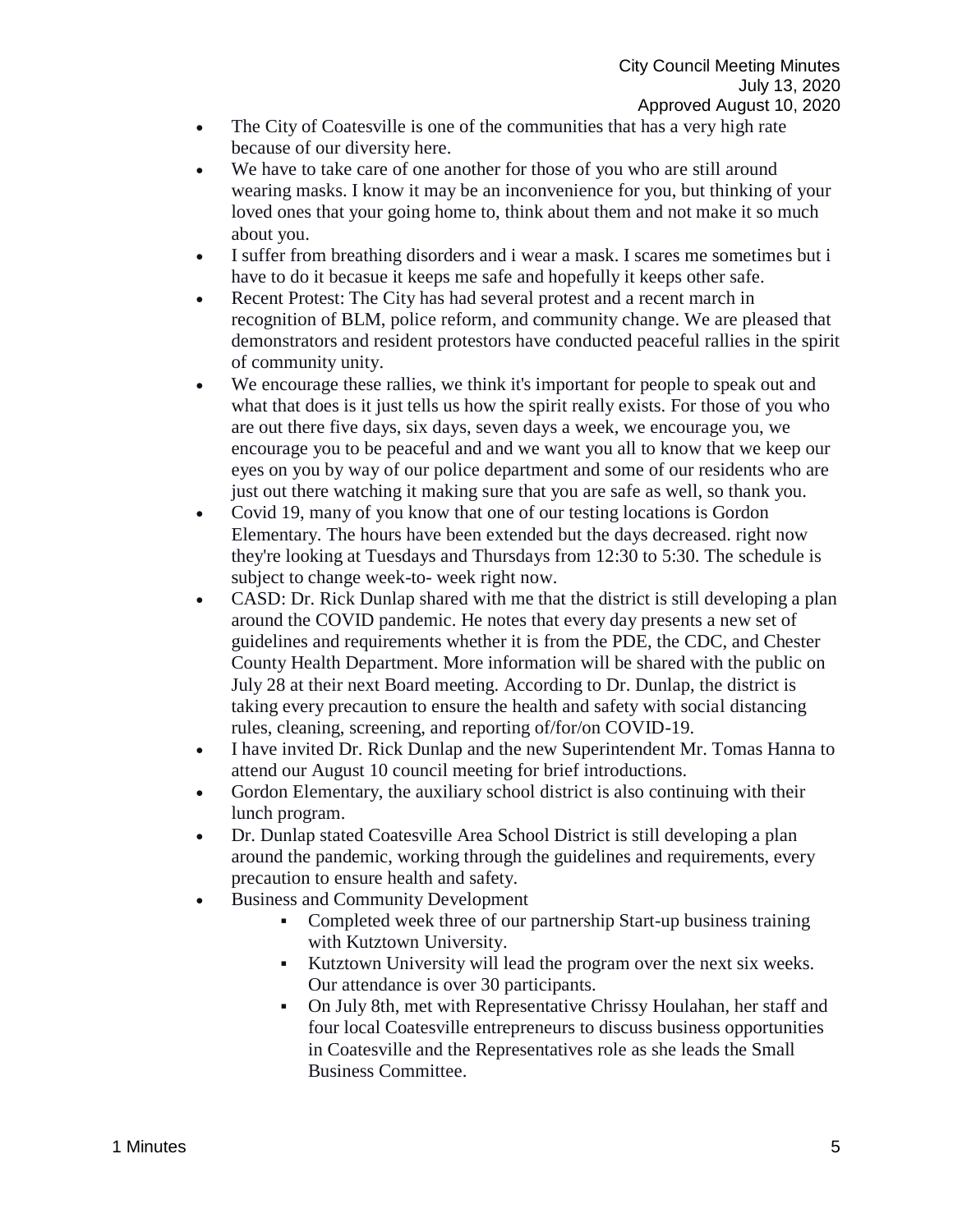4. Finance Director

Mr. Troutman announced that the grace period is being honored until July 31, 2020, for all taxes and licenses. The penalty phase is still being waived and will note effective until August or later.

# **Citizens Hearings Non-Agenda Items Only (3 Minutes)**

There were no citizens hearings on non-agenda items only at this time.

### **Special Events**

There were no special events at this time.

### **Council Comments**

Ms. Al Amin thanked everyone that decided to join us tonight on Zoom. I want to echo Mr. Logan regarding Covid because there were 133 cases on Friday, and today we are at 144 cases. I hope everybody still practices the safe practice of social distancing and wearing the mask. I just hope we can continue to move forward, and I'd like just to say everybody have a great night.

Ms. Graves thanked everyone for attending the meeting on YouTube. I like Mr. Logan said there are a lot of rallies and marches happening in Coatesville. One this weekend that I attended was very nice, and I try to attend the one on First Avenue whenever I can. I commend both of those marches and both forms of protest. I'm very excited to see people rising up and making their voices heard across the city. Also, I just want to speak a little bit about the business meetings that I attended. They were very nice, and I'm super excited to have these local businesses here in Coatesville. Some of them I already shopped like myself for her hair oil, and it ends up being really great. I'm so excited to be centered around local businesses, and I can't wait to see all the local businesses pop up in Coatesville. That's all. Thank you. Continue to be in community with each other and continue to prioritize each other's safety by adhering to the COVID rules.

Mrs. Hunt thanked everyone for spending the evening with us. I, as well echo Mr. Logan by encouraging us to stay safe and make sure that we do practice our safe distancing and try our best to keep ourselves and our families safe and those we're in contact with. I do. I'm going to thank our staff. I sometimes know the questions, and the things that we say you know are hard, but I do appreciate you and the things that you do so much. I would love to see us get some help in Public Works, and I do acknowledge the fact that they work hard in their own short staff. You all know how I am when I see the city looking a mess. I want to again, on behalf of my women's ministry, Women's Destiny, announce to the community watching on YouTube, right here on the sidewalk this Thursday, we'll be giving out hot meals. Last month we served 250 people, and we will serve 300 this month. We will be having our clothing giveaway on Saturday, and I'm telling you some of the things that people have their new clothes, beautiful slightly used clothes, household items you will have bags non-perishable foods as well. There will be a voter registration table set up at both of these affairs to help people register to vote or an address change. You can resubmit your information. Instead of when you come to the polls, and you change your address, you didn't do it the proper way, and you're turned away, and rather than go to where you should go, you get disgusted and go home. We just want to make sure that everybody has their things in place. Linda, thank you so much for sharing your good news. I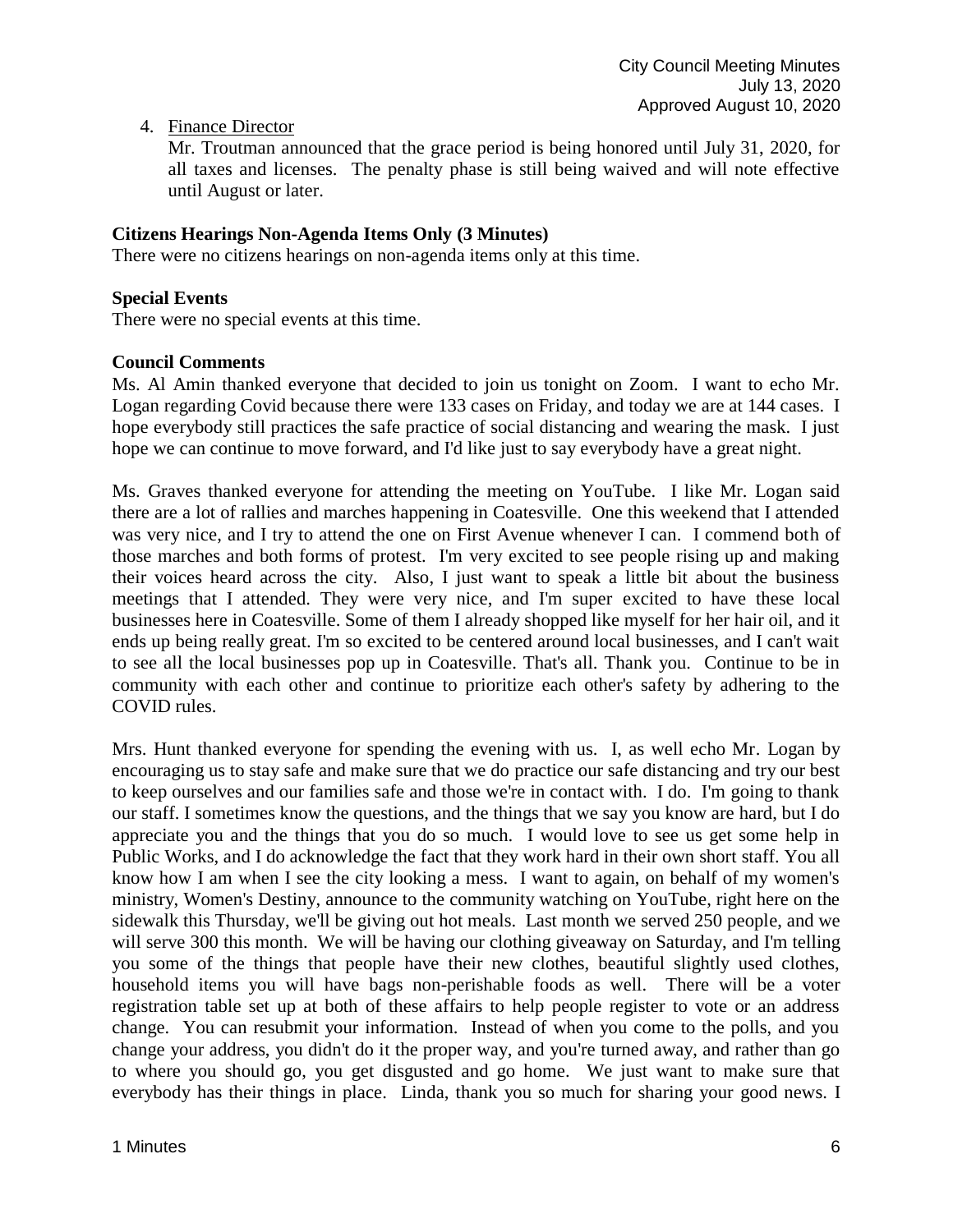pray to God as he continues to Bless you. I acknowledge, Mr. Folks, who had a fire on his equipment and I thank God no one was hurt. We have a lot to be thankful for. God bless you and goodnight to everyone, and please just continue to love and care for one another in our community. Thank you.

Mr. Folks thanked everyone for attending. I love being with family. Remember to keep safe, wear your masks, stay 6 feet away, quarantine if you have just to be safe. You heard what my colleague, Mrs. Hunt said, I lost my business last Wednesday, so that means there's no more of my business, but God is good. Yes, absolutely remember to pray and look out for your neighbor and wear your mask. I'll be out there

Mr. Simpson stated the reason he put this photograph up here is that you'll see that these Jets are flying upside down just like this country and this Commonwealth are right now. I said this is unprecedented times, and I'm not happy with what's going on. I'm going to be totally honest with you, tonight we voted not to fund a police officer, if we want to cut funds from our police, our Police Department, we do it with outside services, we do with police vehicles, we do it with all the ancillary items that go along with our Police Department, but when we defund as they say that's the buzzword nowadays. We on boots on the ground, and we're asking for trouble. I'm very, very disappointed that we did that tonight, and you know hopefully we can turn things around, do the right thing, and put boots on the ground. When it comes time at the end of the year when we go to get our budget together, well, then we cut the services. We don't need to get new police vehicles every three years or four years like we've been doing or for however long, we used to go 10 to 12 years without new vehicles, so we cut back on that. We don't need to defund the boots on the ground that's sending a bad message to this community. You know what we'll get it turned around. I want to thank everybody for coming. See you next time

Vice President Green thanked everyone for listening. I have a couple of things to say. I hear what you say, Mr. Simpson, but i never mentioned the terminology defund our police, which never came out of my conversation, and I never said that. This is to delete the action item until the next meeting. I wanted some information. So you know, I understand that the temperament who said the buzz or whatever is going around, but that was not my conversation, and you know you got pretty heated about it and not so we're not linking that to what I was saying, however, I think that these types of decisions are big decisions that we as a council have to determine. We are going into negotiations with our fire department. I would just like to have a better handle on whatever our police department looks like, how many officers that we can have and should have, we've not done that since 2003, and I think that we need to reevaluate that again. I didn't say anything about defunding. I think that terminology is probably the worse and the wrong terminology because of believing people interpret what you say when you'd say defund. This clarifies that terminology never came out of my mouth, we have had many, many complaints about the fireworks. I understand that the State has made it legal to sell fireworks in Pennsylvania. The State made it legal to sell them. It does not mean that we don't enforce our ordinance or modify our ordinance that we have one books. Our Police Department has to promote our ordinance or go by or our ordinance. The State said that it's legal to ban them but we have to determine where what type. What types of fireworks can you use in neighborhoods. We had an incidence on July 4th, scaring people. Just because they're legal doesn't mean that we can use them in neighborhoods. We are too congested in our neighborhoods. I would like to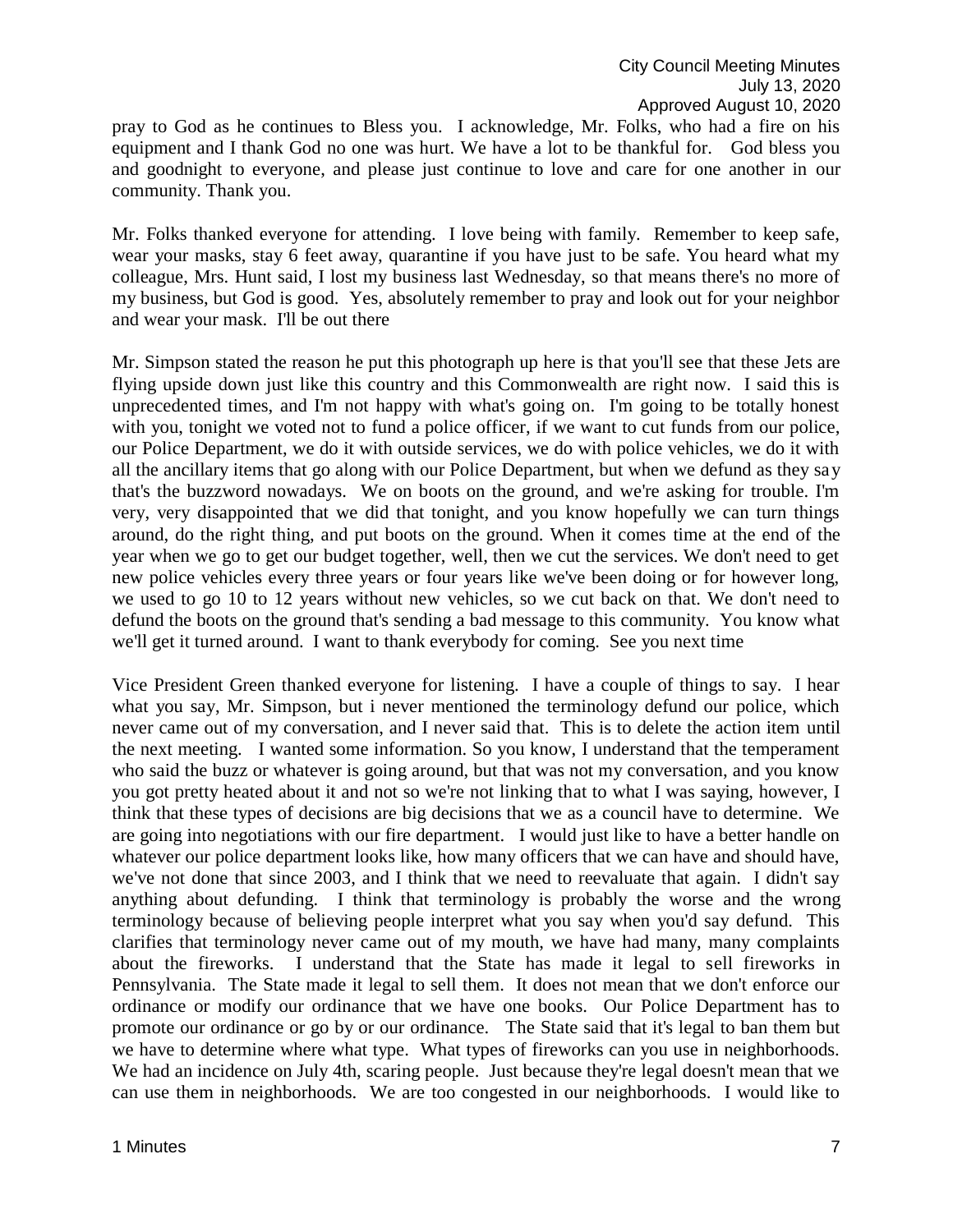#### City Council Meeting Minutes July 13, 2020 Approved August 10, 2020

concur to revisit our firework ordinance and put things in place this for us, even the timeframe, you know they were still going up at one o'clock in the morning. we are going to be having people's properties catch on fire and things of that nature. Mr. Folks, I prayed for you and I'm praying for your business. I was not on Facebook but I think my husband told me. So, I pray for you and pray for your business and am grateful that you're safe. I would like to revisit our zoning ordinance regarding the fences in the city and things of that nature. I also don't want us to forget that if we can do some homework on that like so that we can clarify that language and fix it you know the language. In the midst of COVID, as far as I'm aware of, Mr. Logan maybe you can chime in, we are still on the schedule for a train station, and things are looking great. I'm just really, really excited about that again. To reiterate what everyone has said about being safe and taking precautions. I do encourage our residents to go to Gordon even though they've cut down the days but go and get tested. I'm saying that because I have not been tested myself, but I'm making a point of trying to go there this week on Thursday. I know Ms. Al Amin said that the test is not that bad. I want as many people as possible while the test is free to go and get the test. It's better to know. I said if it's free, it's for me. I want to thank the staff for all the work that they've done. Mr. Logan, I thank you for your great grant writing skills. I really appreciate your work ethic and being on top of stuff. I appreciate you being in City Hall on Saturday and on Sunday working to help us to be able to move our city forward. I truly appreciate it, because in a job of this magnitude, a 40-hour workweek is not going to cut it. I just thank you for your commitment to us and into the City of Coatesville. That's it for me, but just understand residents. I am not to defund our Police Department. We need our police department even. We are looking to have a better understanding and have counsel get a better hold of where we are. We are getting ready to go into budget times, and I understand that other cuts can be made, but at the same time, that is the biggest line item on our budget. I just want to look at it and if we have to be in compliance. I'm you know, I always trust the Chief's judgment, and I never second guess him. This is not about that; this is about having a handle on what's going on because the bottom line is, Council, we are responsible. We are still waiting on our Third Class City Code books to come in. I just want us to take on and stand up in the role that we have as Council and just do the right things. Thank you for being with us tonight, and I'm I do appreciate you.

President Lavender-Norris just wanted to reiterate with regard to the vote regarding the Police Officer going from part-time to full-time. The vote actually for me, I voted to delete the item because we need to have discussion. It's apparent that discussion was necessary because there was so much discussion during the request for it to be whether it should be deleted or not, so I voted to delete it to give us an opportunity to discuss. There's a lot of moving parts that have to be addressed, and we need to make a responsible decision and just to make a decision on the fly isn't responsible. We have been going through you know with the whole COVID and you know trying to get our city redeveloped with the protests and the marches and the side conversations. I just know that when the enemy comes in like a flood, God sets up a standard and our city will not be overtaken by the negativity or by the distractions. We are not coming down; we're coming up; we're going forward, and for anybody that doubts it stand back and watch. For those who believe in us, step up, link arms with us, and let's get the job done. We are seven council members elected to represent our entire city. There is absolutely no way anyone of us can stand and point the finger and say it's one or the other's fault. We either sink as one or we swim as one. This is our city! We say we want the best for it. All we have to do is our best and nothing else can be asked of us. As long as we are putting forth our best effort, we will be all right. Thank